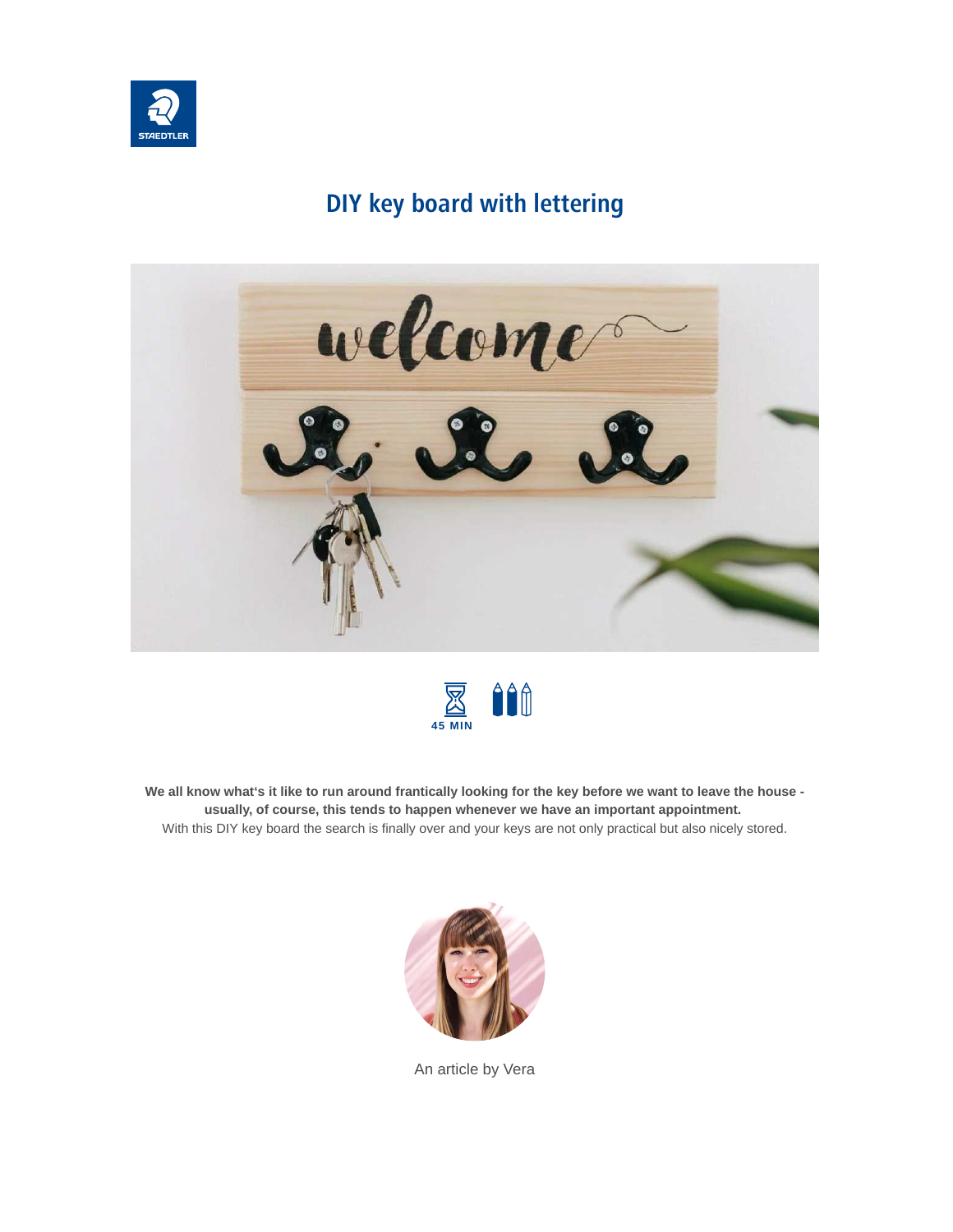# **Step-by-step tutorial**





For your key board you can either have a wooden board cut to size at the DIY store (e.g. a multiplex board) or you can saw old wooden slats to size and join them with wood glue.

Download the lettering template with the "Welcome" lettering. Simply set the lettering in your printer settings to the appropriate size of your key board and print it on DIN A4 paper.

Then secure the template on the upper half of the key board using masking tape.

Using a ballpoint pen, trace all the lines of the lettering firmly so that it is pressed onto the wood of the key board.



Remove the template and check if all lines have been transferred well into the wood. Now trace all visible, pressed through outer lines with the Lumocolor permanent marker duo in black.

Ideally, use the fine side "F" for this.







Then use the Lumocolor permanent marker with thick bullet tip to fill in the remaining blank areas within the lettering and colour in the letters.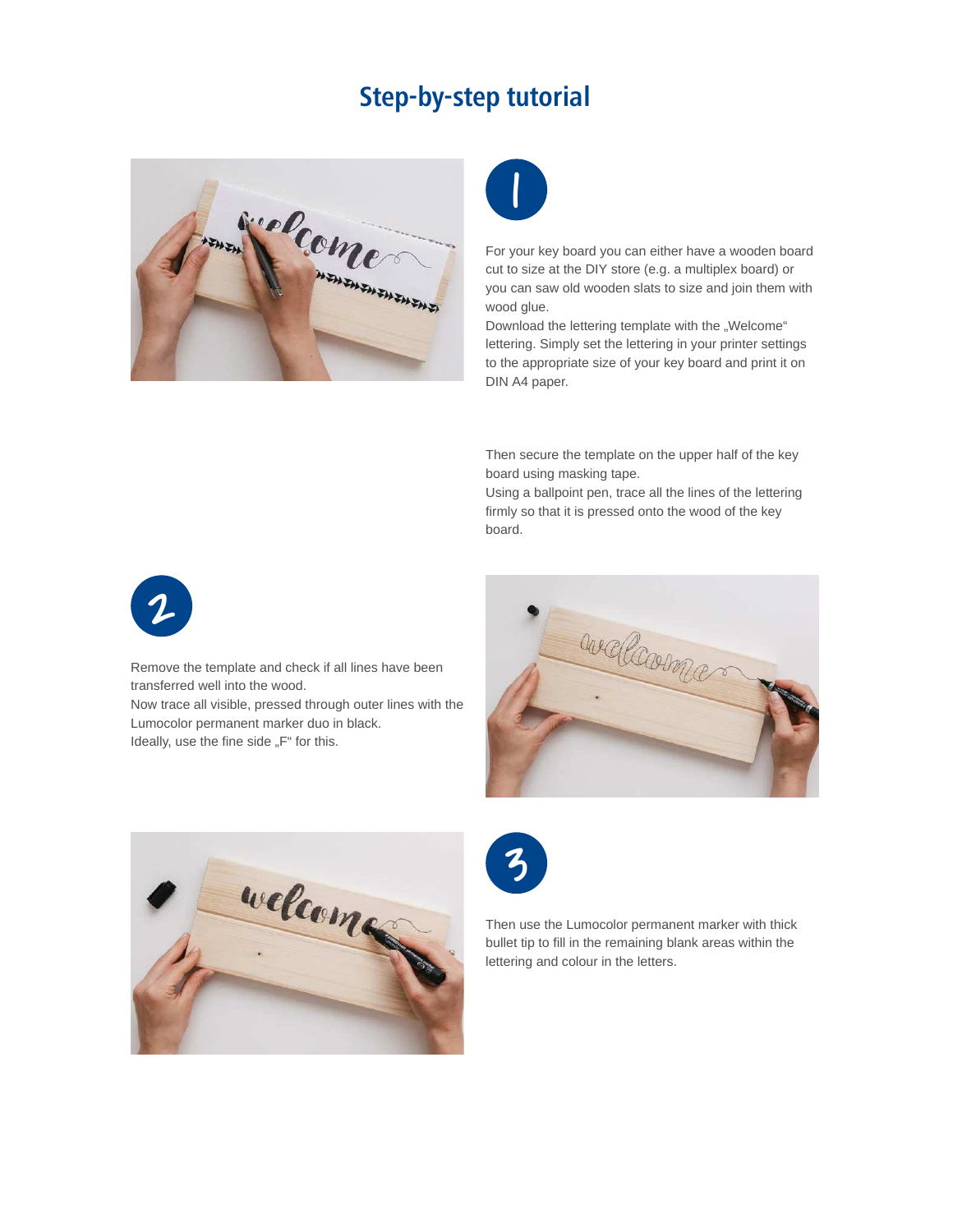

On the back of your key board you can attach small hooks with a hammer.







Place your key hooks evenly on the front of the key board under the "Welcome" lettering and mark the position with a pencil.

Attach all hooks to the key board using screws and a screwdriver.



If you prefer to attach the key board to just one point of suspension, you can pull a strong string through the suspension hooks on the back and knot the string tightly.

**Simply hang it up and you're done!**



### **Material overview**